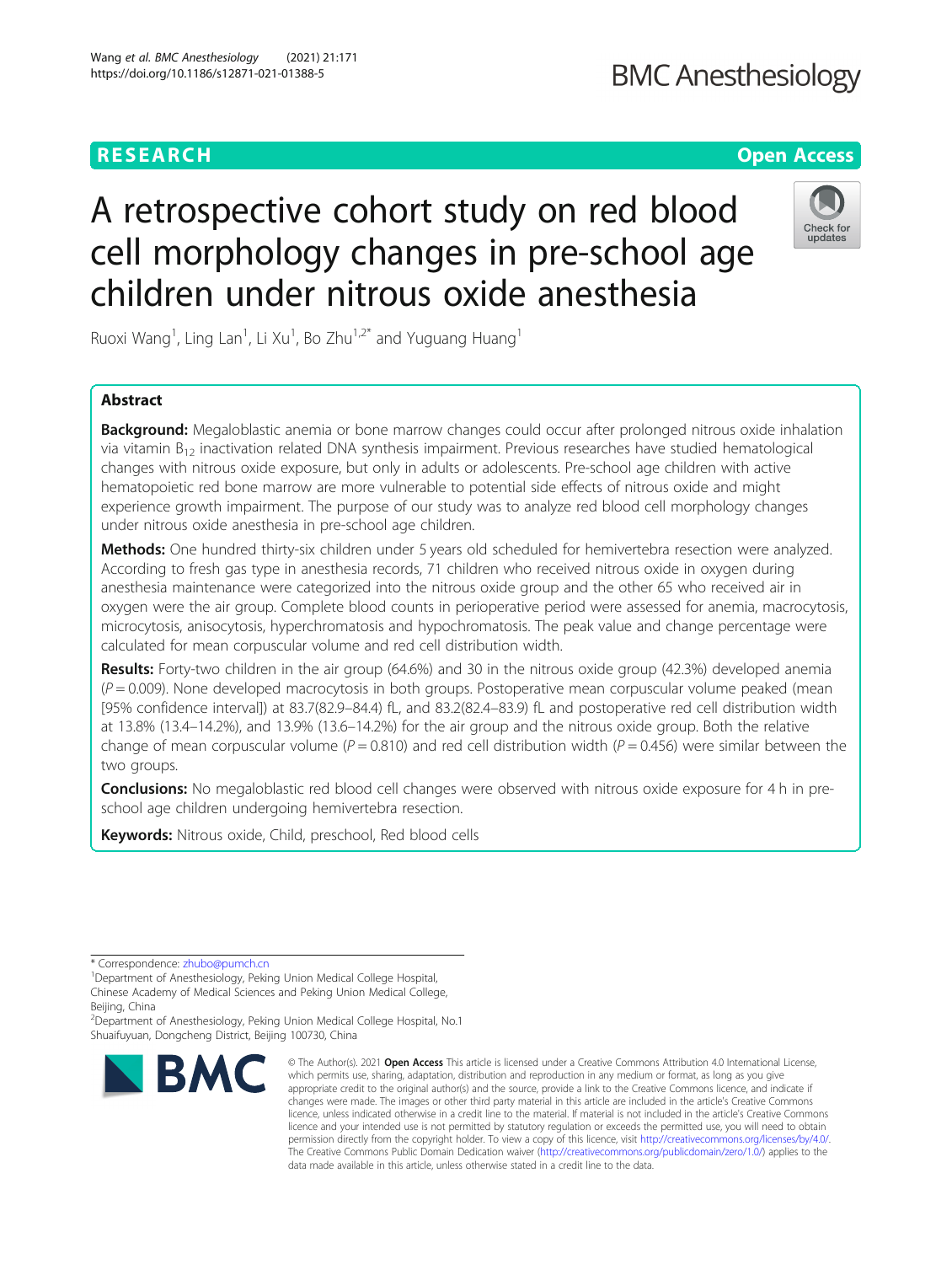# Background

Nitrous oxide  $(N_2O)$ , an inexpensive and odorless gas with low solubility in blood, is widely used for induction and maintenance of anesthesia especially in children and outpatients [\[1](#page-6-0)]. Recent studies have shown increased plasma homocysteine concentration in adults [\[2](#page-6-0)], adolescents  $[3]$  $[3]$  and children  $[4]$  $[4]$  under N<sub>2</sub>O-based anesthesia, as the result of methionine synthase inhibition via vitamin  $B_{12}$  oxidation. Some significant hematologic complications like megaloblastic bone marrow changes have been reported in critically ill patients or those with vitamin  $B_{12}$ , folate or methionine synthetic disorders under  $N_2O$  exposure [[5](#page-7-0)]. While in adolescents under major spinal surgery,  $N_2O$  exposure was not associated with megaloblastic anemia [\[6](#page-7-0)].

Bone cavities in pre-school age children are filled with active hematopoietic red bone marrow that is vulnerable to vitamin  $B_{12}$  and other nutrients deficiency. With increased respiratory rate and shorter drug elimination half-life time, young children are prone to receive larger doses of inhaled anesthetics. Since the side effects of N2O are dose-dependent, children undergoing prolonged major surgery are more likely to develop macrocytosis and megaloblastic anemia, which might be accompanied by slower recovery and a longer hospital stay. Scoliosis with hemivertebra is one of the common congenital malformations in young children, and hemivertebra resection, a mature surgery by a specific team of professional surgeons in our hospital [[7\]](#page-7-0), is usually performed between 2 to 5 years old. Considering young children might be more vulnerable to  $N_2O$  exposure, a retrospective cohort study on patients under 5 years old scheduled for hemivertebra resection was applied to analyze changes in red blood cell morphology under  $N<sub>2</sub>O$  anesthesia.

# Methods

#### Design and setting

We retrospectively analyzed changes in red blood cell morphology in pre-school age children under hemivertebra resection. The retrospective cohort study was conducted in Peking Union Medical College Hospital, China, between January 2013 and January 2020, in accordance with the Declaration of Helsinki. Before data collection, the study was approved by the Medical Ethics Committee of Peking Union Medical College Hospital and the registration number was S-K1301. A waiver of informed consent was approved by the institutional review board of Medical Ethics Committee of Peking Union Medical College Hospital because it was a retrospective analysis. We wrote this manuscript according to The Strengthening the Reporting of Observational Studies in Epidemiology (STROBE) checklist.

#### Study population

Children under 5 years old, scheduled for hemivertebra resection, with a postoperative hospital stay of more than 3 days and no history of liver or kidney disease were included in this study. This study excluded patients with a history of  $N_2O$  exposure. And for those who underwent more than one such operation, only the first surgery was included. Patients with preoperative hematopoietic disease, and those without complete blood counts (CBCs) before surgery were also excluded.

#### Anesthesia management

All patients received standard total intravenous general anesthesia as the clinical routine in our hospital. Some of them received short inhalation anesthesia to open venous access. Propofol (3 mg/kg), fentanyl (2 μg/kg) and rocuronium (0.6 mg/kg) were used for induction. General anesthesia was maintained with continuous infusion of propofol and remifentanil. Fentanyl boluses (1–2 μg/kg) were given when needed for intraoperative analgesia. The tidal volume was set at 8–10 mL/kg and the respiration rate was set around 20 times per minute with a fresh gas flow of  $N_2O/O_2$  or Air/O<sub>2</sub> 2 L/min at the discretion of the anesthesiologist. Some anesthetists prefer  $N<sub>2</sub>O$ -based anesthesia for the reduction of other sedative and analgesic drugs. Some were afraid of postoperative nausea and vomiting with  $N_2O$  anesthesia and chose air instead. Intraoperative transcranial motor evoked potential was used during the surgery. Bispectral index score was maintained between 40 and 60, and the hemodynamic variables were controlled within 20% of baseline values. Lactated Ringer's solution was used for fluid maintenance and blood products were administered when necessary. Intraoperative blood salvage and cell saver were used according to the estimation of bleeding by surgeons. Sufentanil or morphine was used via patient-controlled intravenous analgesia pump for postoperative analgesia. All patients received posterior hemivertebra resection and vertebral fusion in prone position by the same group of surgeons. A drainage tube was placed underneath paravertebral muscles before closing. After the operation, with adequate spontaneous ventilation and airway reflexes, all patients were extubated and back to postanesthesia care unit or ward.

#### Measurements

Demographic, surgical and anesthesia data such as age, sex, height, weight, anesthesia time and operation time were collected through electronic medical record system and there were no missing data. CBCs before and up to 7 days after surgery were also retrieved. The baseline CBC was taken as the latest report before surgery. If there were more than one CBC report within 24 h, the average was calculated and recorded for that day. Since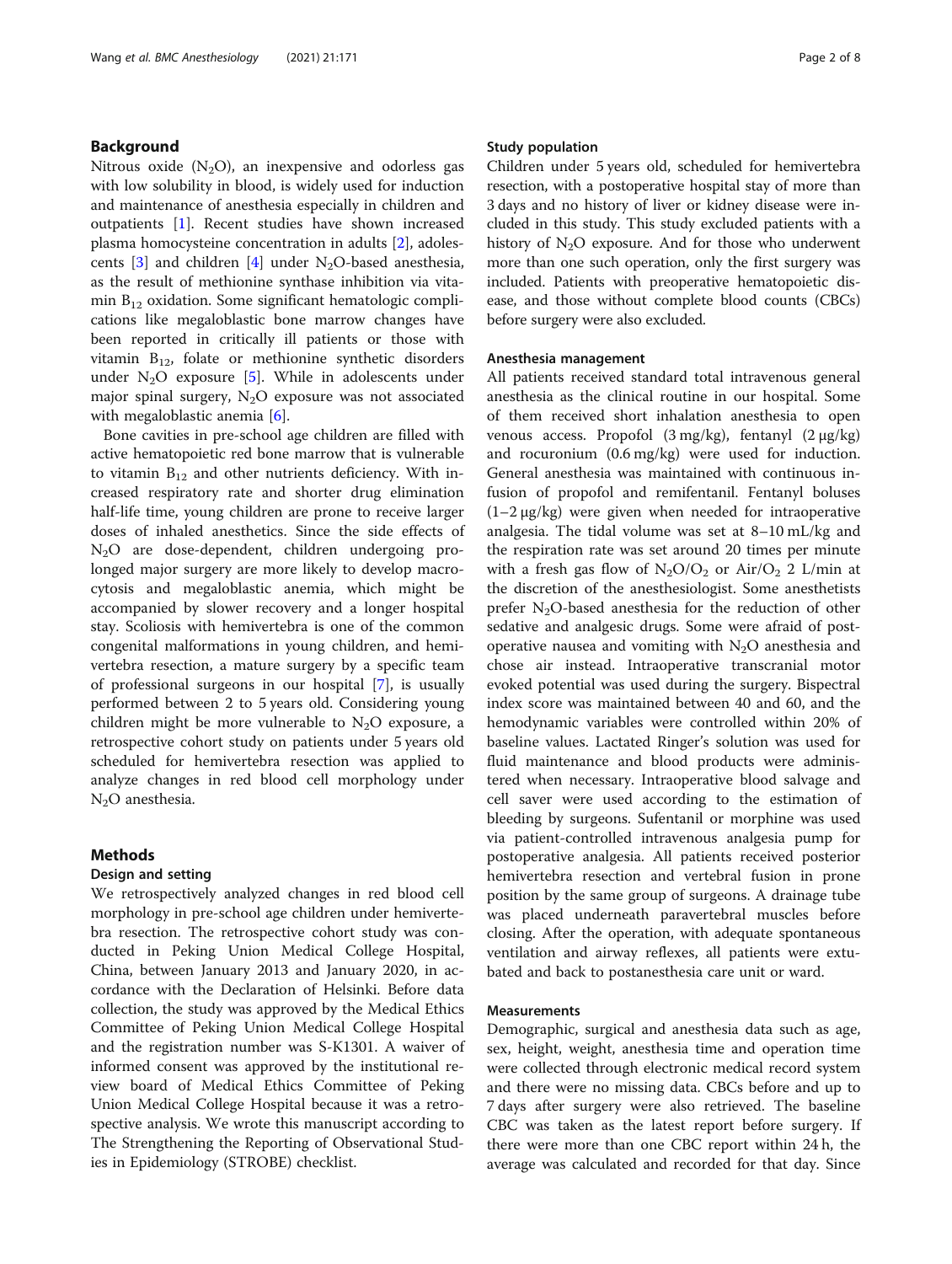most of the reference intervals of parameters in CBC were similar between children aging 2 to 5 years old and adults  $[8]$  $[8]$ , and the patients included were within this age range, the diagnostic criteria used in our hospital was thought to be appropriate in our study. Anemia was defined as hemoglobin  $\langle 110 \text{ g/L}$ . Macrocytosis and microcytosis were defined as mean corpuscular volume  $(MCV)$  < 82 fL or > 97 fL. Anisocytosis was defined as red cell distribution width (RDW) > 15%. Hypochromatosis and hyperchromatosis were defined as mean corpuscular hemoglobin concentration (MCHC) < 320 g/L or  $>$  360 g/L. The concentration and maintenance time of  $N<sub>2</sub>O$  were recorded. The cumulative exposure dose was calculated as the result of multiplying the concentration by the exposure time of  $N_2O$ . The differences between the highest index during 7 days after surgery and the index before surgery were taken as the peak change of MCV and RDW (△MCV, △RDW). And the differences divided by preoperative values were recorded as the relative changes of  $\triangle MCV$  and  $\triangle RDW$  (r $\triangle MCV$ , r $\triangle RDW$ ). Moreover, data were collected on intraoperative blood loss, fluid infusion and perioperative red blood cell transfusion. Different types of blood transfusion concluding autologous or allogeneic or mixed red cell transfusion were recorded and analyzed separately.

#### Statistical analysis

The sample size of this study was limited by the time the electronic medical record system was used. Patients were divided into two groups according to the record of  $N_2O$  use: patients who received  $N_2O$  for the maintenance of anesthesia ( $N<sub>2</sub>O$  group), and patients who received air instead (Air group).

Demographic characteristics and perioperative data were described and analyzed firstly. The Kolmogorov-Smirnov test was applied to check for distribution normality. If the data was non-normally distributed, a twotailed Mann-Whitney  $U$  test was used. And if the data was normally distributed a two-tailed unpaired t test was used. The amount of intraoperative blood loss, fluid infusion and red cell transfusion were analyzed by the Mann-Whitney U test. The fraction of different kinds of transfusion was calculated and Chi-squared test was used to determine significant differences between the two groups. The incidence of anemia, macrocytosis, microcytosis, anisocytosis, hypo- and hyperchromatosis were described and analyzed in the same way. The twotailed unpaired  $t$  test was used to compare  $\triangle MCV$  and r $\triangle MCV$  and the two-tailed Mann-Whitney U test was used to compare △RDW and r△RDW. To explore the association between cumulative  $N_2O$  exposure and rΔMCV and rΔRDW, Spearman correlation coefficient and 95% confidence interval (CI) were calculated. Baseline factors thought to be associated with rΔMCV were regarded as potential confounders for analysis. Based on previous studies and clinical experiences, age, sex, blood loss amount [\[9](#page-7-0)], intraoperative fluid infusion, allogeneic transfusion amount and exclusively allogeneic transfusion percentage [[10](#page-7-0), [11](#page-7-0)] were adjusted in multiple liner regression analysis. IBM SPSS version 22 was used for statistical analysis, and a 2-tailed  $P$  value of  $< 0.05$  was considered significant.

# Results

One hundred sixty-two patients were screened and in total 136 patients were included in this retrospective cohort study, of which 65 were in the air group and 71 were in the  $N_2O$  group. The flow chart was shown in Fig. [1](#page-3-0). The demographic characteristics before surgery were shown in Table [1](#page-3-0). There was no significant difference between the two groups, except for the expected larger exposure dose in the  $N_2O$  group.

Blood loss, fluid infusion and red cell transfusion during and after surgery were listed in Table [2](#page-4-0). There was no difference in intraoperative blood loss and fluid infusion between the two groups. 127(93.4%) patients were transfused during surgery, among which 60(92.3%) were in the air group and  $67(94.4%)$  were in the N<sub>2</sub>O group. 20(30.8%) and 34(47.9%) patients in air group and  $N_2O$ group received only allogeneic blood transfusion  $(P =$ 0.042), and the transfusion volume was 200[200–400] and 200[200–400] respectively  $(P = 0.761)$ . 7(10.8%) and 6(8.5%) patients in air group and  $N_2O$  group received only autologous blood transfusion  $(P = 0.646)$  and the transfusion volume was 130[128–139] and 123[109–174]  $(P = 0.445)$ . 33(50.8%) and 27(38.0%) patients in air group and  $N<sub>2</sub>O$  group received both kinds of transfusion  $(P = 0.135)$ , and the transfusion volume was 349[327– 516] and 350[325–514]  $(P = 0.761)$ . Besides, only 2(3.1%) patients in the air group and  $1(1.4%)$  patient in N<sub>2</sub>O group received blood transfusion after operation. Through the transfusion type were different between the two groups, there was no significant discrepancy in blood transfusion volume.

The fraction of hematologic disorders was shown in Table [3](#page-4-0). 42(64.6%) and 30(42.3%) patients in the air and  $N_2O$  group developed anemia( $P = 0.009$ ). No macrocytosis happened, but 37(56.9%) and 37(52.1%) patients had microcytosis in the air group and the N<sub>2</sub>O group ( $P =$ 0.574). There was 1(1.5%) patient in the air group with hypochromatosis. 4(6.2%) and 3(4.2%) patients developed hyperchromatosis separately in the air group and the N<sub>2</sub>O group ( $P = 0.709$ ). Besides 6(9.2%) and 5(7.0%) patients in the two groups developed anisocytosis. These results suggested a change in red blood cell morphology, mainly in hemoglobin and MCV. The blood loss and transfusion volume may be a contributing factor.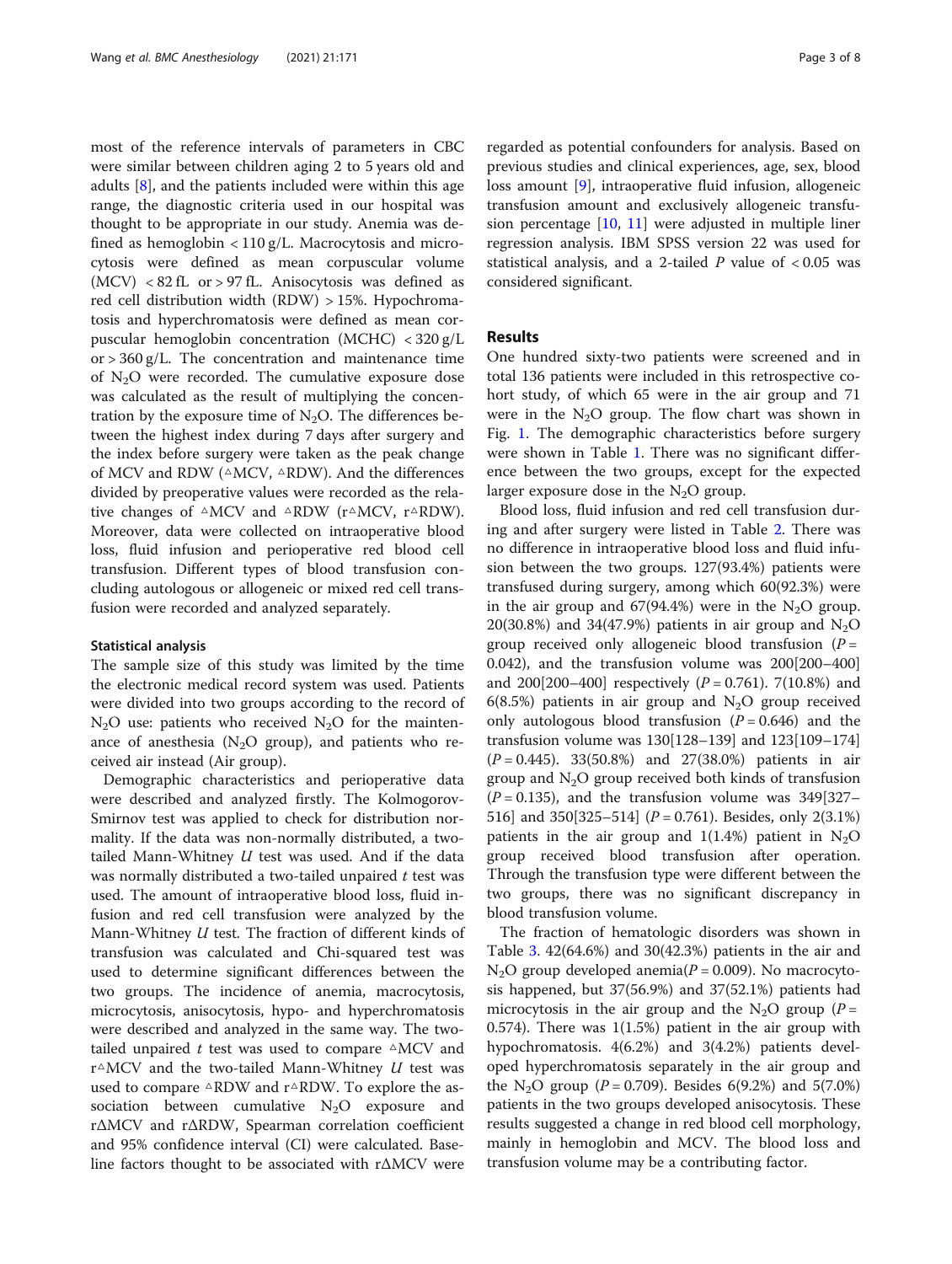<span id="page-3-0"></span>

The variations of MCV, mean corpuscular hemoglobin (MCH), MCHC and RDW before and within 3 days after surgery were shown as mean and 95% confidence interval (CI) in Fig. [2](#page-5-0)(A-D). MCV peaked at 83.7(82.9–84.4) fL, and 83.2(82.4–83.9) fL and RDW peaked at 13.8% (13.4–14.2%), and 13.9% (13.6–14.2%) for the air group and the  $N_2O$  group during the week after operation. And the absolute and relative changes within 7 days after surgery were also shown in Fig. [2\(](#page-5-0)E-H). Both rΔMCV and rΔRDW were similar between the two groups. No correlation was observed between cumulative  $N_2O$  exposure and r $\triangle MCV$  (n = 136; r = - 0.009; 95%CI, - 0.196 to 0.173;  $P = 0.918$ ) or r $\triangle$ RDW (n = 136; r = -0.048; 95%CI,  $-0.215$  to 0.115;  $P = 0.583$ ).

Table 1 Demographic characteristics and perioperative data

Variables associated with rΔMCV based on existing literature and clinical experience were included for multiple liner regression analysis. After adjusted for age, sex, blood loss amount, intraoperative fluid infusion, allogenic transfusion amount and exclusively allogeneic transfusion percentage,  $N_2O$  exposure was still not associated with rΔMCV (Table [4](#page-5-0)).

# **Discussion**

We conducted a comprehensive analysis of red blood cell morphology changes in pre-school age children undergoing hemivertebra resection in this retrospective study. No megaloblastic anemia or macrocytosis were

|                                                    | Air group        | $N2O$ group        | P value |
|----------------------------------------------------|------------------|--------------------|---------|
| Number of patients                                 | 65               | 71                 |         |
| Male, N (%)                                        | 42 (64.6)        | 46 (64.8)          | 0.983   |
| Age (months)                                       | $43.6 \pm 14.4$  | $43.5 \pm 13.0$    | 0.827   |
| Weight (kg)                                        | $15.7 \pm 4.1$   | $16.1 \pm 3.7$     | 0.381   |
| Height (cm)                                        | $97.3 \pm 10.7$  | $97.6 \pm 10.7$    | 0.789   |
| Duration of surgery (min)                          | $167.5 \pm 37.1$ | $172.4 \pm 35.5$   | 0.265   |
| Duration of anesthesia (min)                       | $233.6 \pm 38.8$ | $230.9 \pm 40.0$   | 0.912   |
| $N2O$ inspiration concentration (%)                | n.a.             | 50 [50-50]         | < 0.001 |
| Cumulative $N_2O$ dose ( $N_2O \times$ time)       | n.a.             | 100.5 [84.0-112.5] | < 0.001 |
| Length of stay (days)                              | $13.8 \pm 4.2$   | $13.6 \pm 4.8$     | 0.766   |
| Preoperative red blood cell $(10^{12}/L)$          | $4.6 \pm 0.4$    | $4.6 \pm 0.3$      | 0.828   |
| Preoperative hemoglobin (g/L)                      | $127.7 \pm 9.1$  | $126.7 \pm 7.1$    | 0.496   |
| Preoperative white blood cell (10 <sup>9</sup> /L) | $7.0 \pm 1.5$    | $7.0 \pm 1.4$      | 0.945   |
| Preoperative platelet (10 <sup>9</sup> /L)         | $314.3 \pm 73.3$ | $293.9 \pm 68.7$   | 0.094   |

Data are presented as numbers (percentage), or mean ± standard deviation. N<sub>2</sub>O nitrous oxide; n.a. not applicable due to low count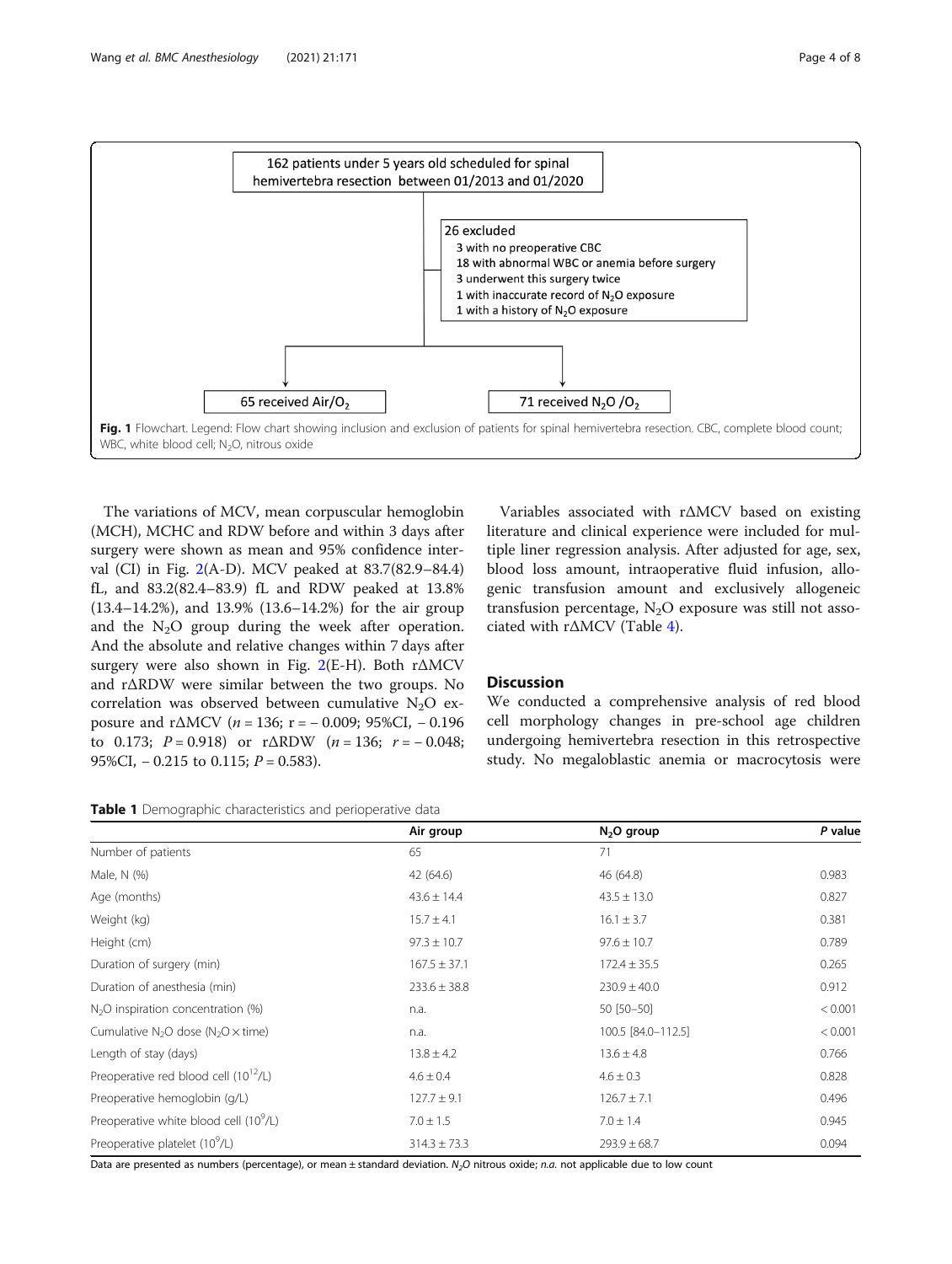| Air group     | $N2O$ group   | P value |
|---------------|---------------|---------|
| 200 [125-300] | 200 [100-300] | 0.722   |
| 500 [400-800] | 540 [400-750] | 0.948   |
| 5(7.7)        | 4(5.6)        | 0.737   |
|               |               |         |
| 60 (92.3)     | 67 (94.4)     | 0.737   |
| 325 [200-400] | 270 [200-400] | 0.780   |
|               |               |         |
| 20 (30.8)     | 34 (47.9)     | 0.042   |
| 200 [200-400] | 200 [200-400] | 0.761   |
|               |               |         |
| 7(10.8)       | 6(8.5)        | 0.646   |
| 130 [128-139] | 123 [109-174] | 0.445   |
|               |               |         |
| 33 (50.8)     | 27 (38.0)     | 0.135   |
| 349 [327-516] | 350 [325-516] | 0.761   |
|               |               |         |
| 2(3.1)        | 1(1.4)        | 0.606   |
|               |               |         |

#### <span id="page-4-0"></span>Table 2 Perioperative Blood Loss, Fluid Infusion and Blood Transfusion

Postoperative red cell transfusions were exclusively allogeneic. Data are presented as numbers (percentage), or median (25th–75th percentile). N<sub>2</sub>O nitrous oxide

observed. There was no correlation between  $N_2O$  exposure and rΔMCV or rΔRDW.

Children with congenial scoliosis are at risk of malignant hyperthermia, so total intravenous anesthesia and ventilation with  $N_2O/O_2$  or air/ $O_2$  are applied during surgery. We planned to do this cohort study on these young children for two reasons. On one hand,  $N_2O$  is a wildly used inhalation anesthetic while its use remains controversial for its potential side effects related to vitamin  $B_{12}$  oxidation [[12\]](#page-7-0). With impaired tetrahydrofolate and methionine synthesis, deoxyribonucleic acid (DNA) synthesis and cell cycle arrest could happen [[13\]](#page-7-0). Acute megaloblastic bone marrow changes were found in seriously ill patients with  $N_2O$  exposure for 2 to 6 h  $[14]$  $[14]$  $[14]$ . Recently several studies  $[2-4]$  $[2-4]$  $[2-4]$  have found elevated plasma homocysteine concentration under  $N_2O$ anesthesia. Duma explored the hematological changes in 54 adolescent patients after major spinal surgery and found no association between  $N_2O$  exposure and megaloblastic anemia. However, more studies are still needed to clarify the clinical effect like blood cell morphology or neurobehavioral changes. On the other hand, given its dose-dependent side effects [[15](#page-7-0)], a study on risk population with large  $N<sub>2</sub>O$  exposure will help describe its clinical safety. Pre-school age children with active DNA synthesis are vulnerable and they tend to receive large amount of N2O anesthesia because of high respiratory rate and short drug half-time. Hemivertebrae resection are applied in patients with congenital scoliosis due to hemivertebrae and usually takes around 4 h. Current evidence has shown an exposure of  $N_2O$  for only 2 h could increase plasma homocysteine in young children [\[4](#page-7-0)]. Therefore, we did this retrospective cohort study on pre-school age children undergoing hemivertebrae resection but found no significant changes in MCV and RDW after long exposure of  $N_2O$ .

Table 3 Incidence of Abnormality in Red Blood Cell up to Seven Days after Surgery

|                                         | Air group    | $N2O$ group | P value |
|-----------------------------------------|--------------|-------------|---------|
| Anemia (Hb < $110$ g/L), N (%)          | 42 (64.6)    | 30(42.3)    | 0.009   |
| Macrocytosis (MCV > 97 fL), N (%)       | $\mathbf{0}$ | 0           |         |
| Microcytosis (MCV < 82 fL), $N$ (%)     | 37 (56.9)    | 37(52.1)    | 0.574   |
| Hypochromatosis (MCHC<320 g/L), N (%)   | 1(1.5)       | 0(0)        | 0.478   |
| Hyperchromatosis (MCHC> 360 g/L), N (%) | 4(6.2)       | 3(4.2)      | 0.709   |
| Anisocytosis (RDW > 15%), N (%)         | 6(9.2)       | 5(7.0)      | 0.640   |

Data are presented as numbers (percentage). N<sub>2</sub>O nitrous oxide; Hb hemoglobin; MCV mean corpuscular volume; MCHC mean corpuscular hemoglobin concentration; RDW red-cell distribution width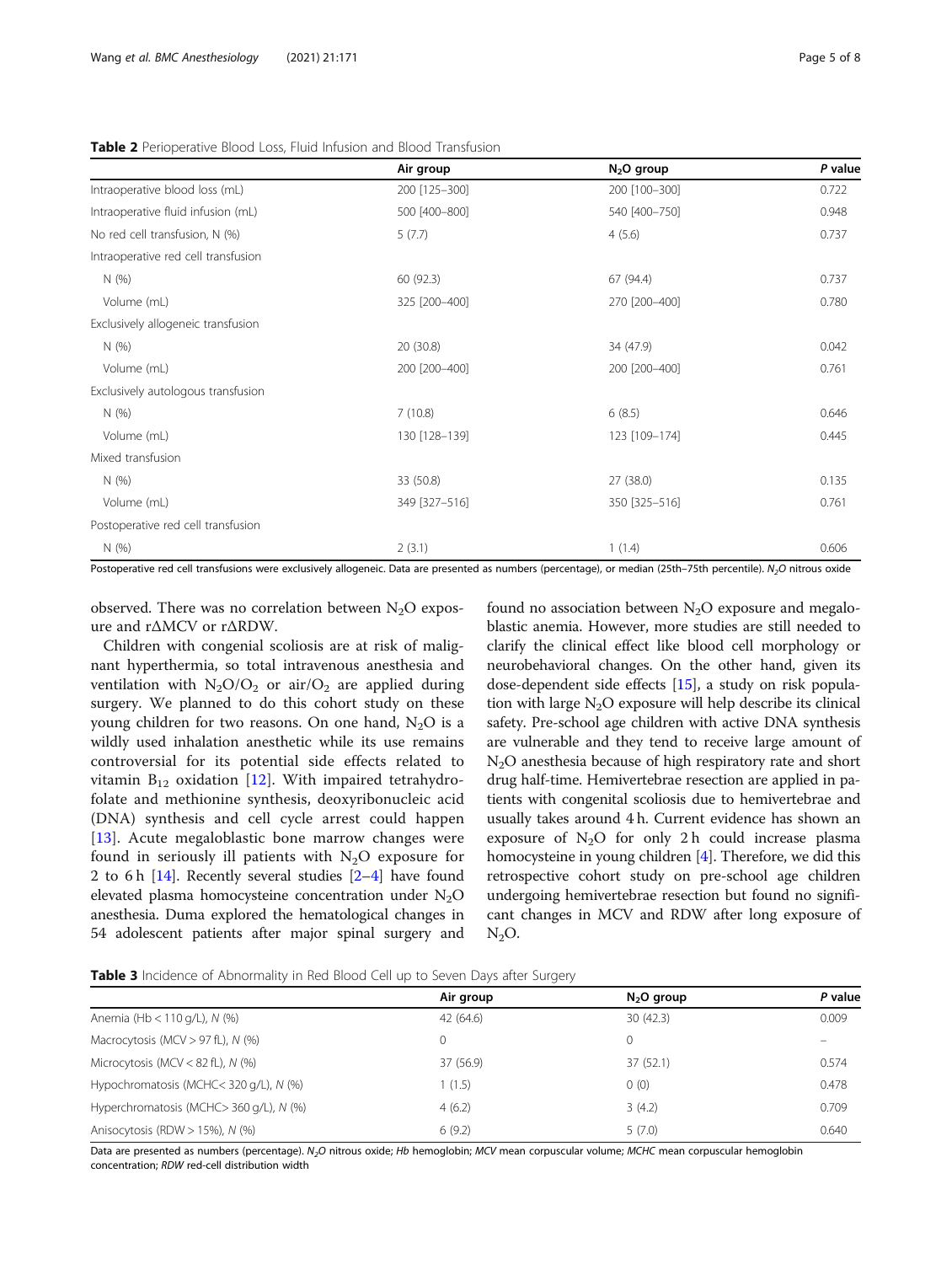<span id="page-5-0"></span>

A large surgery as it is, all children suffered blood loss. Indicators in CBC such as hemoglobin, MCV and RDW are used to analyze hematological changes [[16](#page-7-0)]. Hemoglobin reflects the severity of anemia, meanwhile MCV and RDW are two sensitive and specific indexes to identify the type of anemia [[17](#page-7-0)]. Hemorrhagic and megaloblastic anemia are two possible conditions in our study. Hemorrhagic anemia might manifest as normocytic or microcytic anemia.  $N_2O$  inactivates vitamin  $B_{12}$  and impairs its ability to act as a methionine synthase cofactor  $[18]$ , which could lead to macrocytic changes. Meanwhile, blood loss stimulates medullary hematopoiesis, making it more vulnerable

Table 4 Multiple Linear Regression Analysis for rΔMCV

| Variable                               | В        | 95%CI            | P value |
|----------------------------------------|----------|------------------|---------|
| Group                                  | 377F-4   | $-0.011 - 0.011$ | 0.946   |
| Age (y)                                | $-0.006$ | $-0.011 - 0.001$ | 0.020   |
| Sex                                    | 0.007    | $-0.004 - 0.019$ | 0.206   |
| Blood loss amount (/100 mL)            | 0.005    | 8.2F-5-0.010     | 0.054   |
| Intraoperative fluid infusion(/100 mL) | 0.001    | $-0.001 - 0.004$ | 0.332   |
| Allogeneic transfusion amount (U)      | $-0.004$ | $-0.014 - 0.005$ | 0.386   |
| Exclusively allogeneic transfusion (%) | 0.011    | $-0.002 - 0.025$ | 0.106   |

Group is taken to represent children with or without nitrous oxide exposure. rΔMCV relative changes of mean corpuscular volume

to abnormal DNA synthesis. We analyzed the peak MCV value during the 7 days after surgery and found none developed macrocytosis. However, macrocytosis might be obscured by coexisting microcytic anemia. In this situation there would be both small and large red blood cells and an increased RDW value, showing the discrete trend of red blood cell size. We analyzed RDW to show the distribution and heterogeneity of red blood cell and found no significant difference.

Blood loss and transfusion as well as fluid management may interfere hematologic changes [\[19\]](#page-7-0), especially during large surgeries in young children [\[20\]](#page-7-0). Intraoperative bleeding is one of the direct causes of postoperative anemia. Although the amount of blood transfusion was greater than intraoperative blood loss in our study, there was still a high proportion of anemia after surgery. The exact volume of bleeding should be recorded by the weighed gauze and suction bottle or calculated by hemoglobin or hematocrit changes. In our study, bleeding volume was roughly recorded and actual volume was probably underestimated. Autologous or allogeneic blood transfusion might help relieve anemia while postoperative red blood cell morphology could be interfered via allogenic transfusion [\[10](#page-7-0), [11\]](#page-7-0). The morphology changes of red blood cell are associated with the storge time and pre-school age children usually receive fresh red blood cell distributed by hospital blood bank.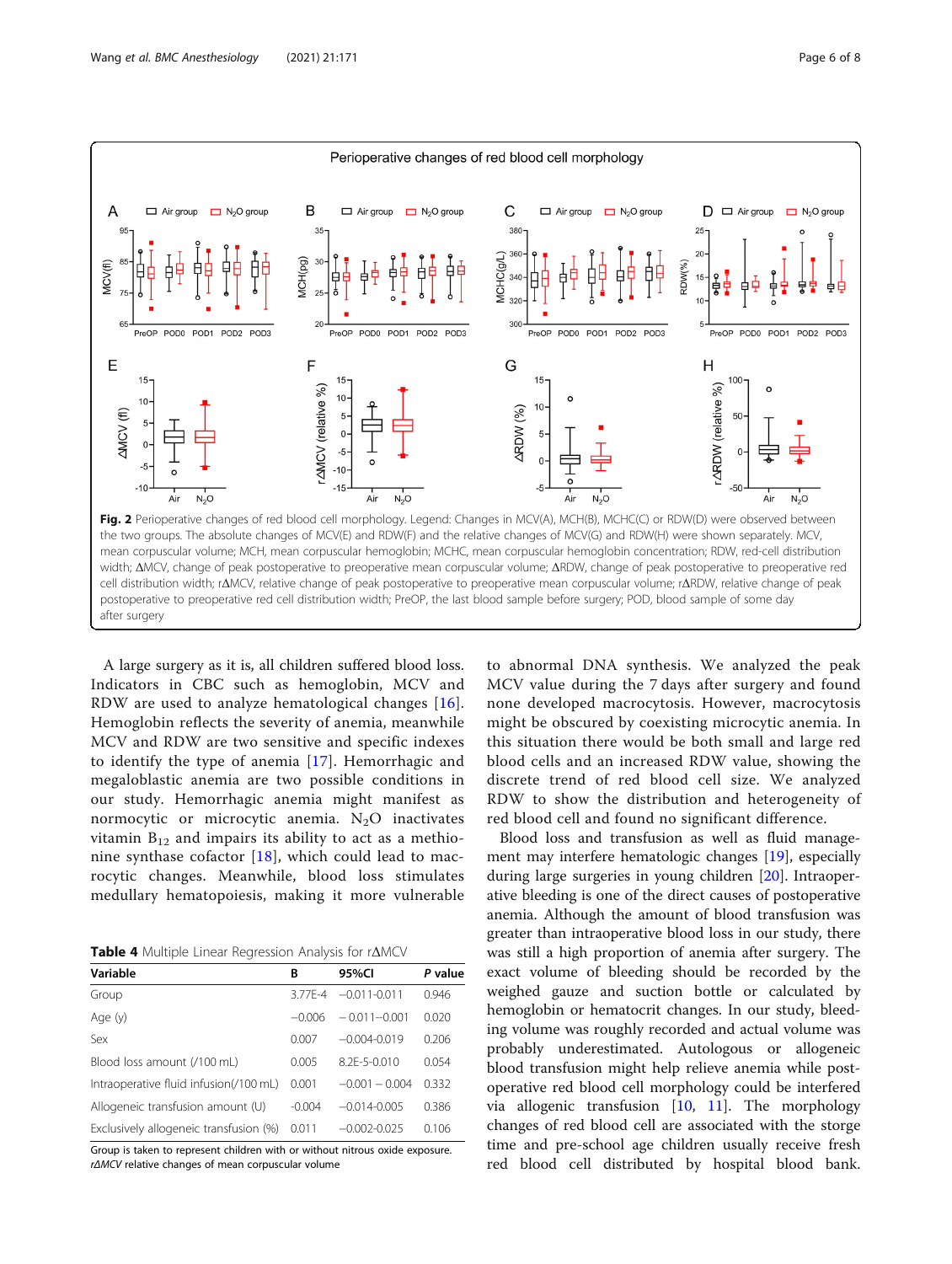<span id="page-6-0"></span>Besides, fluid management could affect hemoglobin concentrations and actual red cell loss in surgery via blood dilution or concentration. The background infusion of Ringers Lactate was set according to actual requirements during surgery and colloid or plasma could be used when necessary  $[21]$ . In this retrospective study, it was difficult to collect the exact blood loss and fluid infusion. Blood loss, the type and amount of blood transfusion and intraoperative fluid infusion were analyzed and no significant difference was found between the two groups. We included intraoperative fluid infusion amount, allogenic transfusion amount and exclusively allogenic transfusion percentage as potential confounders. After adjusting for these factors,  $N_2O$  exposure was not associated with rΔMCV. The medium bleeding volume of 200 mL was about 15% of whole blood volume and was one of the key reasons for postoperative anemia.

Although no changes in red blood cell morphology were found, there are some limitations in our study. First, we only analyzed the morphologic changes of red blood cell for 7 days after surgery. Methionine synthase could be irreversibly damaged by  $N_2O$  and would be de novo synthesized to recover its activity after at least 2 to 4 days depending on the protein synthesis level [[22,](#page-7-0) [23](#page-7-0)]. With the damaged function of methionine synthase, abnormal DNA synthesis and hematopoieisis could happen. It takes around 188 h for proerythroblast to develop into mature erythrocyte, which can be accelerated by anemia and in young children. Duma et al. observed the hematologic effects of  $N_2O$  for 4 days after operation and found no macrocytosis in adolescent patients [\[6](#page-7-0)]. In our study, many children were discharged about 4 days after surgery. We only have complete blood count results of about 1/3 children for about 1 week after surgery and found no macrocytosis. The incidence of macrocytosis could be underestimated and long-term prognosis such as infection, thrombosis, changes in the nervous and cardiovascular systems due to the elevated homocysteine need further explorations. Second, we were unable to obtain iron status, vitamin  $B_{12}$ , folic acid and plasma homocysteine concentration, and MTHFR polymorphism in this retrospective study.  $N_2O$  could cause more severe outcomes in patients with MTHFR C677T or  $A1298C$  gene variant  $[24]$  $[24]$ . We could better describe the effect of  $N_2O$  with those above. Third, the accurate bleeding volume was unable to obtain and blood loss was probably underestimated. A 15% loss of whole blood volume in such young children was one of the main reasons of postoperative anemia and this might obscure the side effect of  $N_2O$  exposure. A prospective randomized controlled trial or cohort study with accurate recording of blood loss and fluid infusion amount and pre- and post-operative iron, vitamin  $B_{12}$ , folic acid and homocysteine concentration might help to better clarify the effect of  $N<sub>2</sub>O$  anesthesia on red blood cell morphology changes and long-term prognosis such as neurobehavioral and cardiovascular changes.

# Conclusions

In conclusion, our results suggest that pre-school age children undergoing hemivertebra resection could receive  $N_2O$  anesthesia for 4 h with a low probability of megaloblastic anemia or other changes in red blood cell morphology. More studies should be done to clarify the long-term outcomes under N<sub>2</sub>O anesthesia in pediatric patients.

#### Abbreviations

N<sub>2</sub>O: Nitrous oxide; DNA: Deoxyribonucleic acid; CBC: Complete blood count; MCV: Mean corpuscular volume; RDW: Red cell distribution width; rΔMCV: Relative changes of MCV; rΔRDW: Relative changes of RDW; MCHC: Mean corpuscular hemoglobin concentration; CI: Confidence interval; MCH: Mean corpuscular hemoglobin

#### Acknowledgements

The authors thank Yuelun Zhang (Medical Research Center, Peking Union Medical College Hospital, Beijing, China) and Xiaohan Xu (Department of Anesthesiology, Peking Union Medical College Hospital, Beijing, China) for professional advice on statistics.

#### Authors' contributions

RXW contributed to collect and analyze the data, and write the manuscript. LL helped to design the study and collect the data. LX helped analyze the data and revise the manuscript. BZ contributed in study design and revising the manuscript. YGH helped revise the manuscript. All authors have read and approved the final manuscript.

#### Funding

None.

### Availability of data and materials

All main data were presented within the manuscript and the datasets used an analyzed during the current study are available from the corresponding author on reasonable request.

### Declarations

#### Ethics approval and consent to participate

This study was conducted in accordance with the Declaration of Helsinki. Before data collection, the study was approved by the Medical Ethics Committee of Peking Union Medical College Hospital and the registration number was S-K1301. A waiver of consent was approved by the institutional review board of Medical Ethics Committee of Peking Union Medical College Hospital because it was a retrospective analysis.

#### Consent for publication

Not applicable.

#### Competing interests

The authors state no competing interests.

# Received: 10 March 2021 Accepted: 12 May 2021 Published online: 16 June 2021

#### References

- 1. American Academy of P, American Academy of Pediatric D, Cote CJ, Wilson S, Work Group on S. Guidelines for monitoring and management of pediatric patients during and after sedation for diagnostic and therapeutic procedures: an update. Pediatrics. 2006;118(6):2587–602. [https://doi.org/10.1](https://doi.org/10.1542/peds.2006-2780) [542/peds.2006-2780.](https://doi.org/10.1542/peds.2006-2780)
- 2. Myles PS, Chan MT, Kaye DM, McIlroy DR, Lau CW, Symons JA, et al. Effect of nitrous oxide anesthesia on plasma homocysteine and endothelial